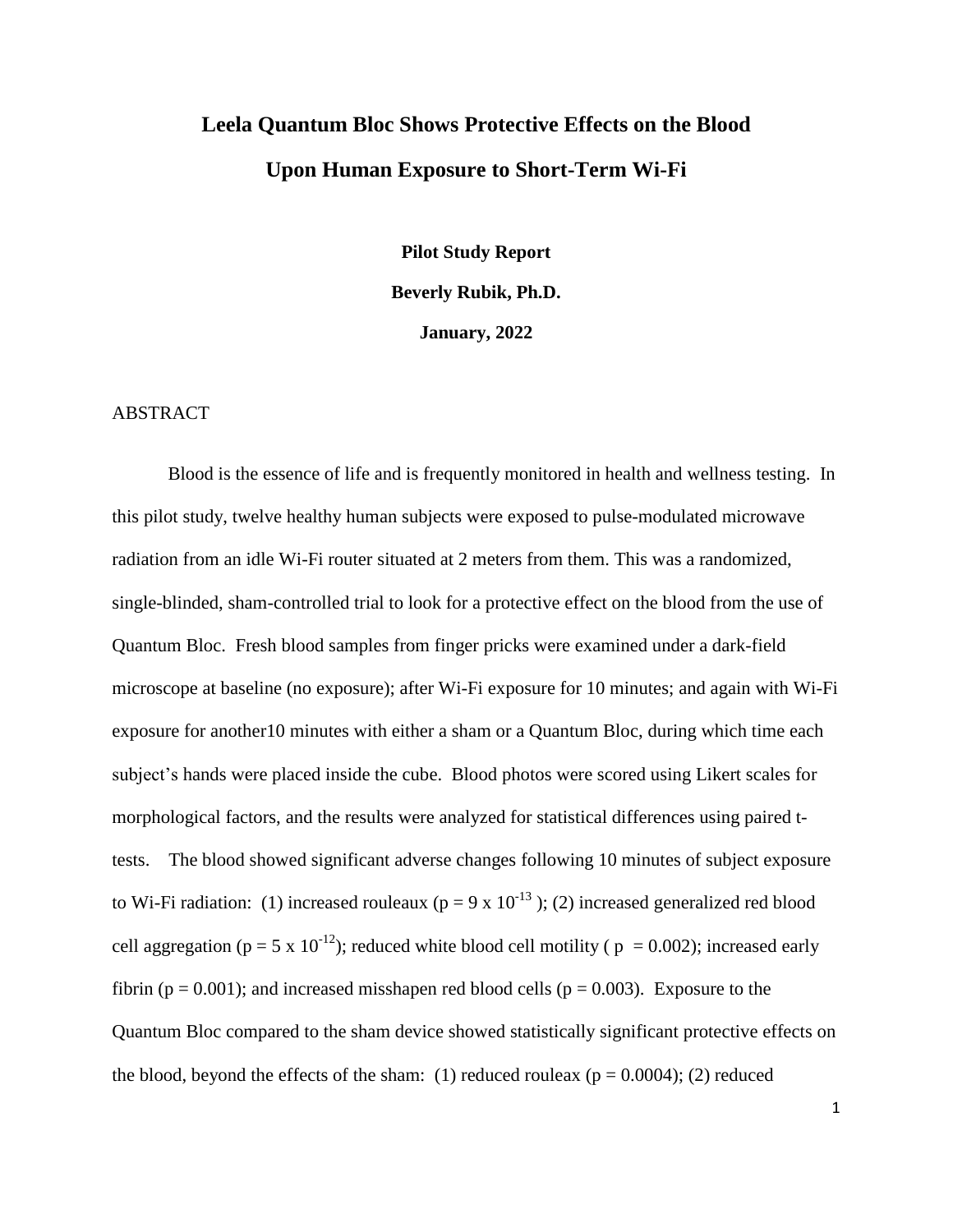generalized red blood cell aggregation ( $p = 0.001$ ), (3) increased white blood cell motility ( $p =$ 0.003); and reduced early fibrin ( $p = 0.04$ ). Quantum Bloc impacted the blood of all subjects positively, and furthermore, positively impacted all readily observable adverse effects of the radiation on the blood. In conclusion, human exposure to radiation from a Wi-Fi router produced adverse changes in the morphology of their blood that are clearly observed using an optical microscope. Quantum Bloc showed a robust protective effect against these adverse blood changes.

## RESEARCH QUESTIONS

- 1. Does the blood as observed under a dark-field microscope change after human subjects are exposed to radiation emitted from a Wi-Fi router in idle mode for 10 minutes?
- 2. Does a Quantum Bloc help protect human subjects from adverse blood changes seen upon exposure to radiation from a Wi-Fi router significantly compared to a sham device?

#### INTRODUCTION AND RESEARCH DESIGN

In this study, live blood was examined and photographed under a microscope to look for morphological changes in reaction to a stressor, wireless communication radiation emitted by a Wi-Fi router. Previously an exploratory pilot study with four healthy human subjects was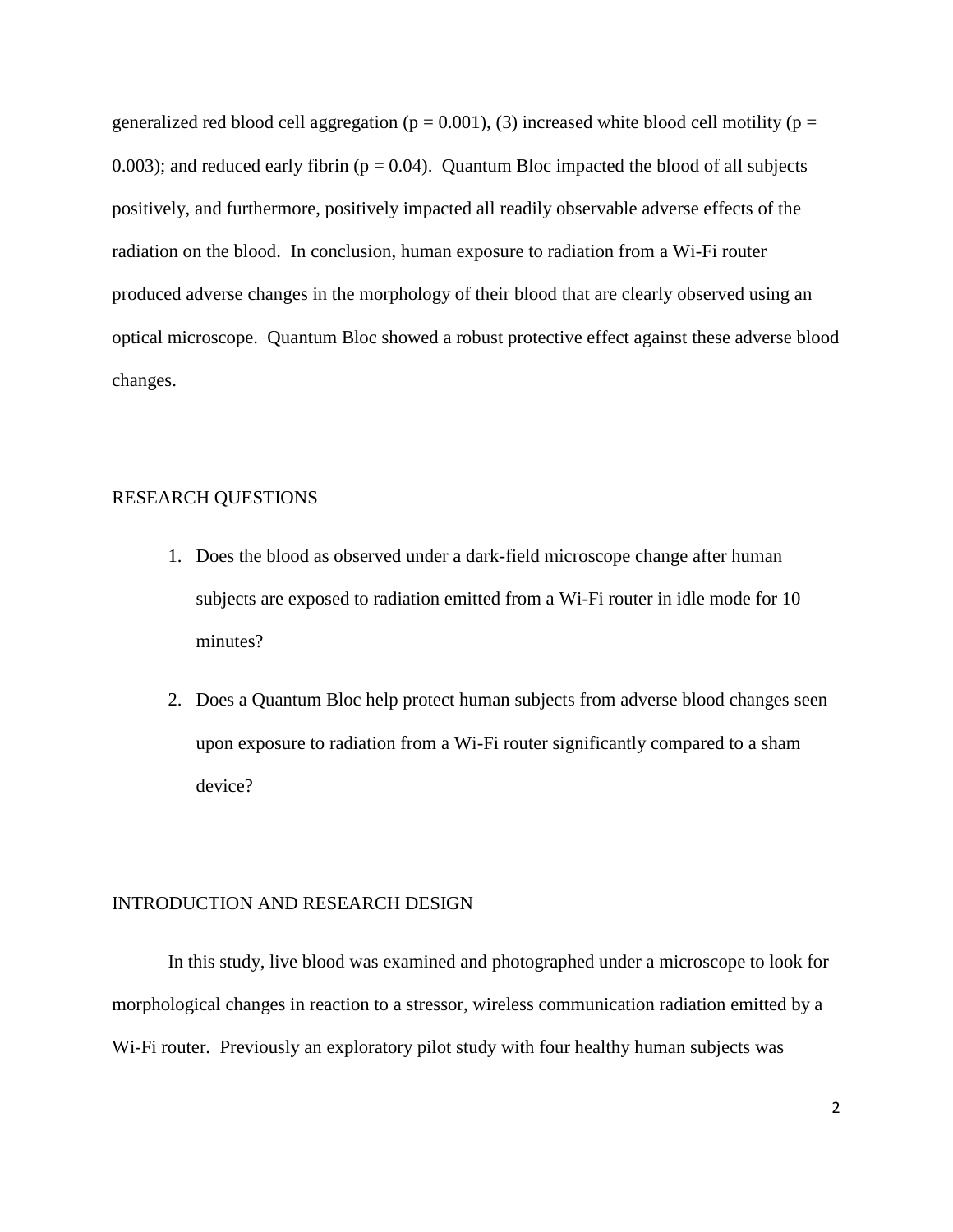conducted to look for a protective effect of the Quantum Bloc device compared to sham. As in the present study, peripheral blood samples taken from each subject's fingertips were placed on glass slides observed under a dark-field microscope, photographed, and scored by a trained blood research microscopist using a Likert scale (0 to 4, with 4 being the maximum). Data analysis showed that the Quantum Bloc appeared to protect the blood. However, the sample size  $(N=4)$ was too small for statistical analysis.

In the present study, the same techniques were used on twelve healthy adults, with statistical analysis of the data. This study was a randomized, sham-controlled, single-blinded study in which subjects were blinded as to the identity of the sham or active device.

## **SUBJECTS**

Subjects were healthy adults consisting of 3 males and 9 females ranging from 42 to 80 years of age, with a mean age of 62.25 years (See Figure 1). Subjects, all Caucasians and Asians, included a diversity of ethnicities. They were recruited by word-of-mouth in the San Francisco Bay Area. A middle-to-elderly population was selected because a previous study showed that older adults had greater adverse blood changes from exposure to wireless radiation (Rubik, 2014). None of the subjects had a diagnosis of electrosensitivity.



Figure 1. Subject Age Distribution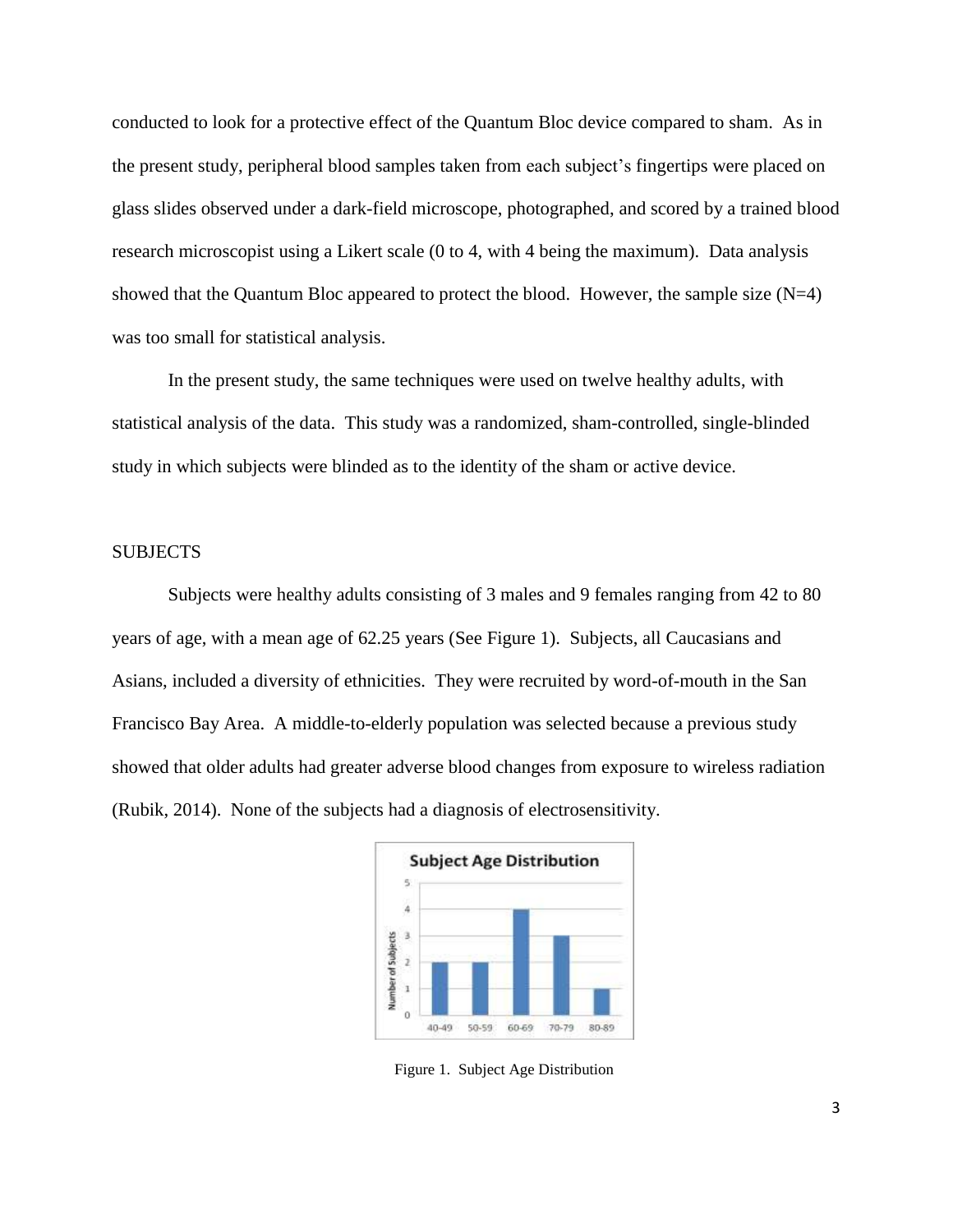The wireless router used for subject exposure was a Linksys model EA7500 with 3 antennas emitting radiofrequencies at 2.4 and 5.0 GHz, modulated at 10 Hz. It was used in idle mode--not connected to a computer--so that it could neither download nor upload data, and produced the same emission pattern consistently over time. Using an oscilloscope in the time domain, the emission pattern is shown in Figure 2. The power density to which subjects were exposed for 10 minutes was -25 dBm (decibels) or 1.8 mW/m<sup>2</sup>. By comparison, the USA guideline set by the Federal Communication Commission (FCC) for maximum public exposure is  $+10$  dBm or 5.8 W/m<sup>2</sup>.



Figure 2. Wi-Fi Router in idle mode, showing the 10 Hz digitally pulsed modulation on oscilloscope trace.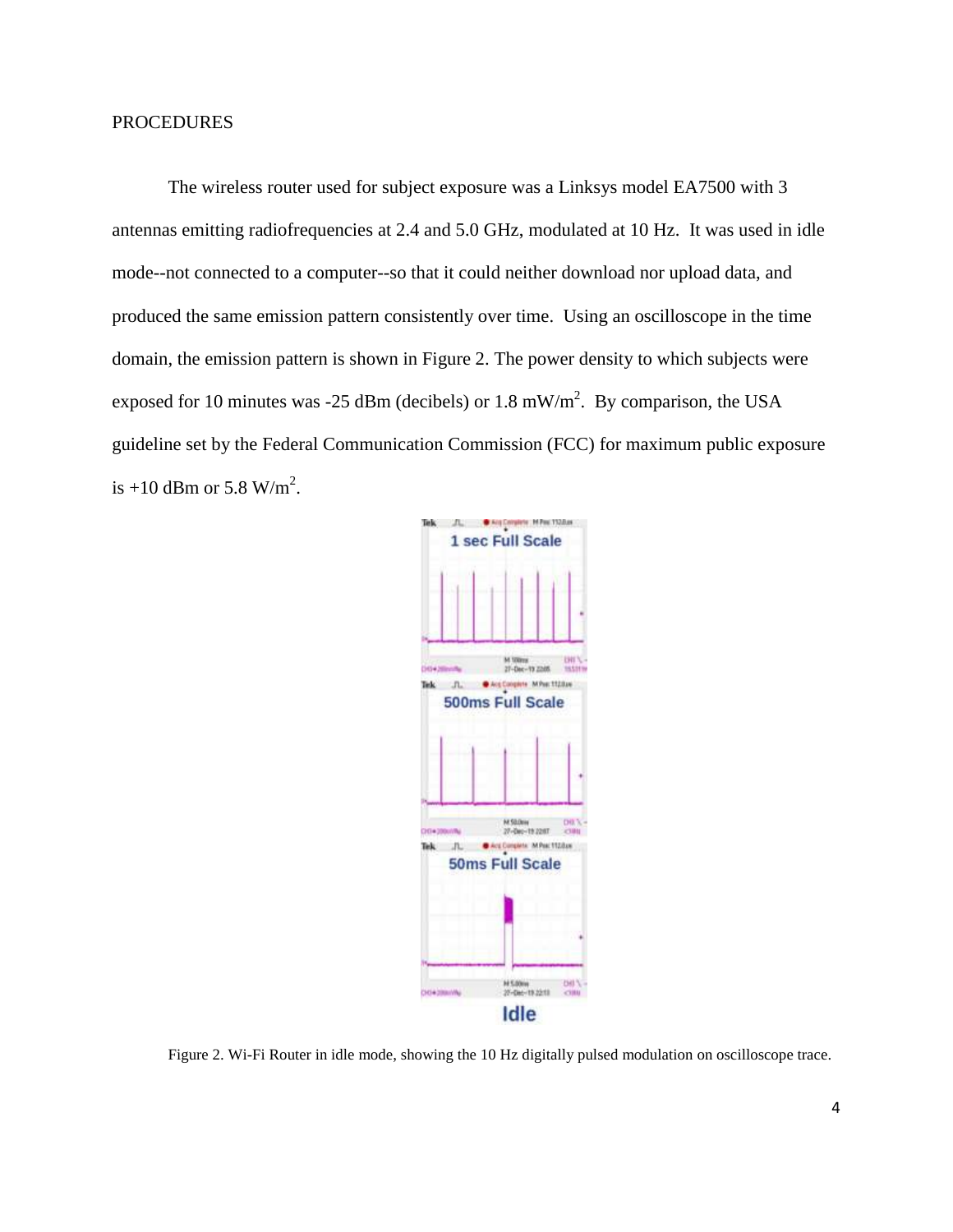Live blood analysis involves examination of a small droplet of fresh capillary blood typically taken from the fingertip of human subjects. Typically an optical microscope at magnifications from 600 to 1200x is employed. In this study, a custom-built, dark-field microscope attached to a digital video camera system with zoom lens linked to a computer monitor was used. The blood specimen was lit by means of light delivered through fiber optics attached to the microscope condenser to prevent sample heating. Oil immersion lenses at the microscope objective and dark-field condenser were used for image optimization. A camera mounted on the microscope recorded digital photographs of the blood samples. This technique provides information on the ecology of the blood, sometimes referred to as the "biological terrain," also used in holistic health assessment. The size, shape, variability, and cellular integrity of the red blood cells (RBCs) can readily be seen, as well as any stickiness and aggregation of the RBCs. The presence of white blood cells (WBCs) is noted along with the motility (movement) of these cells. The blood plasma was also assessed for the formation of early fibrin  $(< 10$  minutes).

The study was conducted in fall and winter of 2021. Subjects fasted for at least 5 hours and refrained from use of their wireless communication devices for at least one hour prior to individual appointments. They were tested on different days at approximately the same time of day, with the presentation of the sham device and Quantum Bloc in a randomized order. The sham and Quantum Bloc devices appeared to be the same except for the presence of a flower pattern on the plates of the active device. During the fasting period and the experimental session, subjects were allowed to drink only water. Each subject was given 3 blood tests associated with 3 different exposure conditions as described below. A sterile lancet was used to collect a droplet

5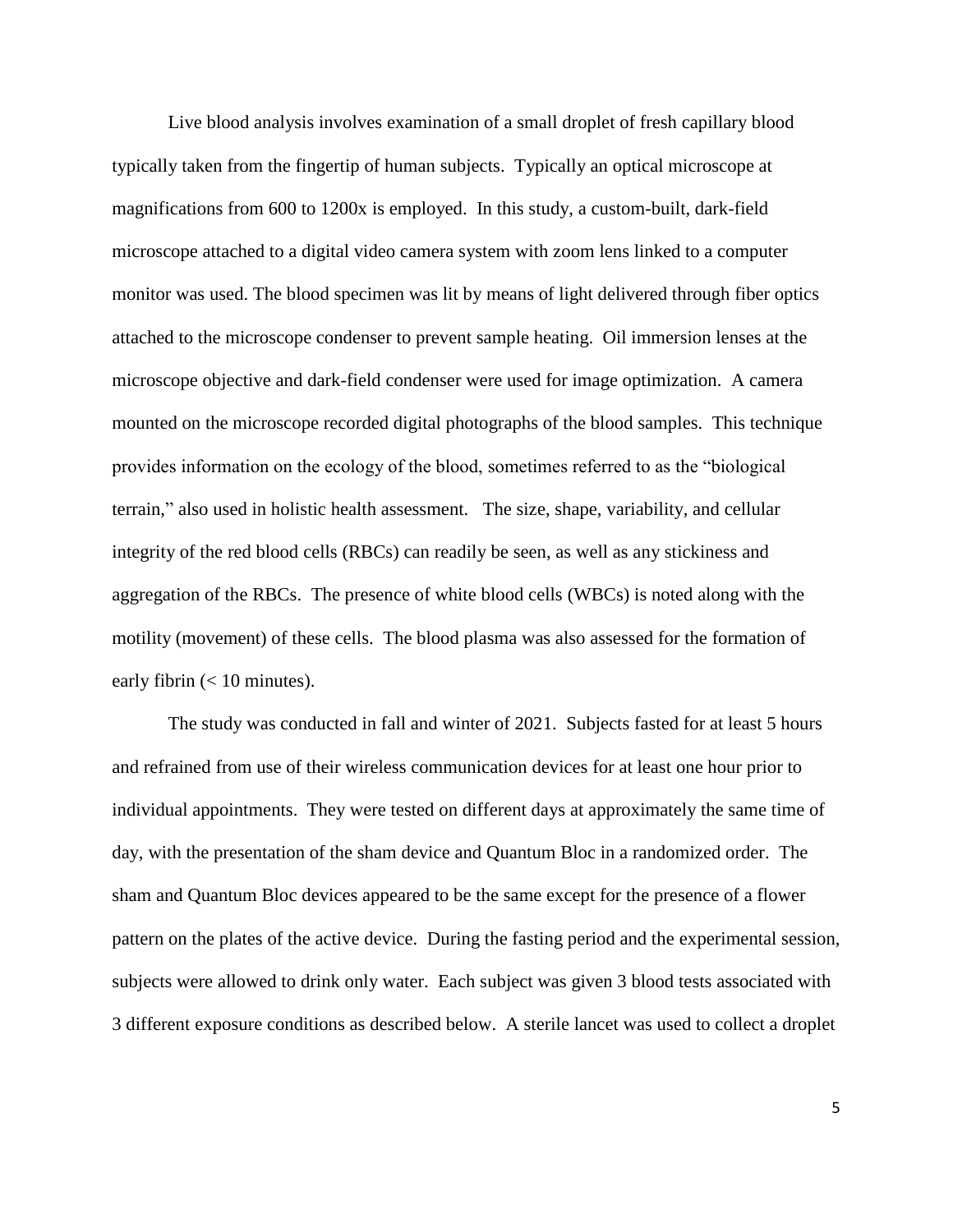of peripheral blood from each of 3 fingertips, which was immediately placed on a glass microscope slide covered with a glass cover slip, and observed and photographed for 10 minutes.

Each blood sample was evaluated and scored for the various blood morphological factors by the researcher, who is also an experienced blood microscopist. The factors include the shape of red blood cells with respect to any distortion (membrane distortion); state of aggregation of the RBCs, including non-specific clumping as well as rouleaux formation (cells stuck together in rolls); WBC motility; and the level of early fibrin which is indicative of blood clotting. A Likert scale from 0 to 4 in increments of 0.5 was used to score the blood factors, in which 0 indicates the absence of the blood factor, and 4 indicates the maximum observed level of the blood factor.

Three blood tests were performed on each subject as follows: (1) initially, prior to Wi-Fi exposure ("baseline"), for which the radiofrequency exposure was -42 dBm, the ambient level in the laboratory; (2) following 10 minutes of exposure to Wi-Fi from a router placed 2 meters from the subject, during which the radiofrequency exposure was -25 dBm ("post-exp"); and (3) following an additional 10 minutes of exposure to the -25 dBm level of Wi-Fi while placing their hands inside either the sham or active device ("post exp & device"). At least six typical blood microphotographs were made for each of the 3 exposure conditions for each subject.

#### RESULTS

Hundreds of blood microphotographs and an Excel file of compiled data, calculations, and graphs accompany this report. Figure 3 shows sample blood photographs illustrating (a) typical healthy blood prior to Wi-Fi exposure; and following Wi-Fi exposure: (b) rouleaux

6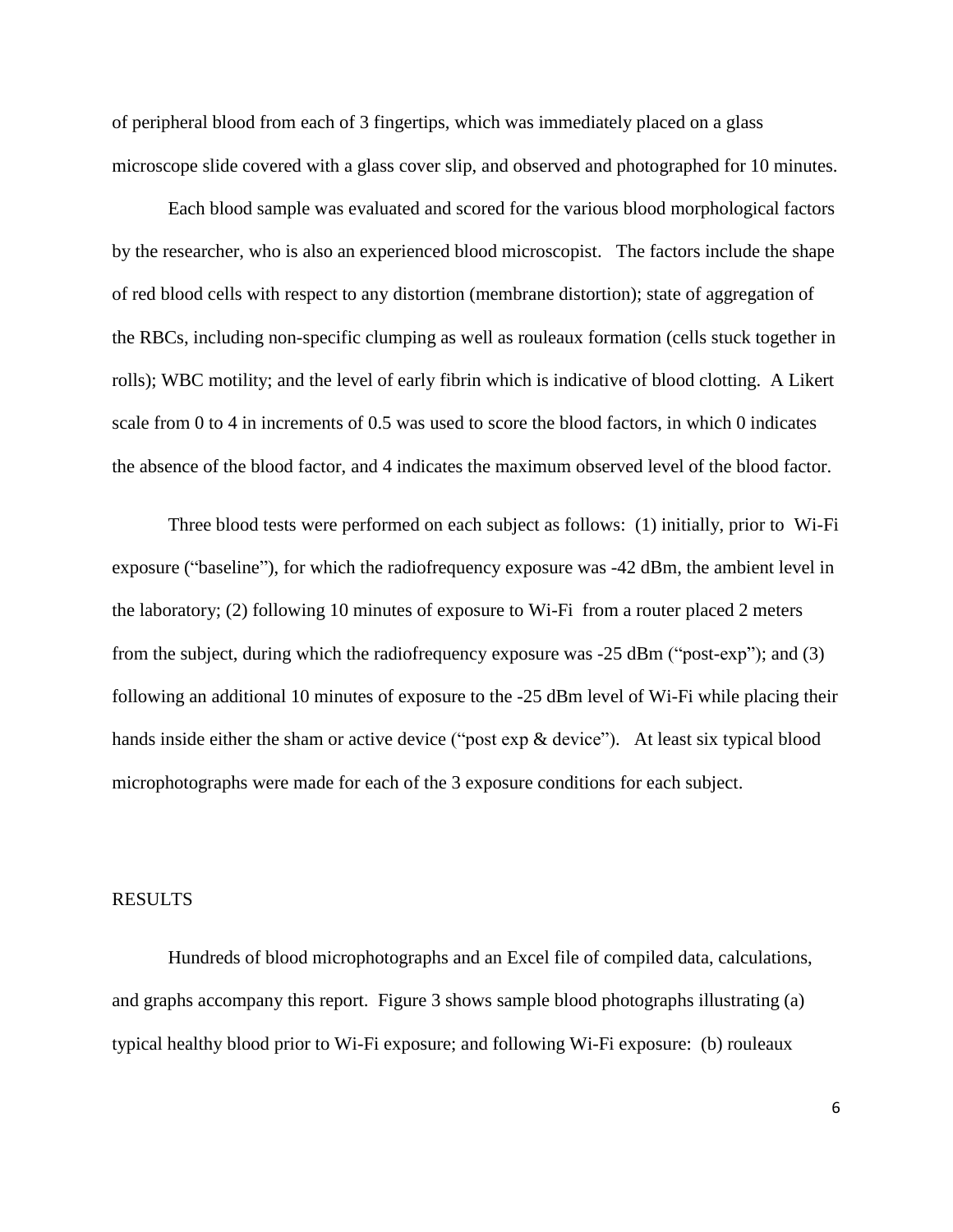formations; (c) non-specific clumping of red blood cells; and (d) early fibrin seen as white threads in the blood plasma.



Figure 3. (a), upper left shows healthy blood; (b), upper right shows the formation of rouleaux; (c), lower left shows non-specific RBC clumping; (d) lower right shows early fibrin (white threads) in the blood plasma.

The baseline blood tests of all subjects revealed, for the most part, healthy blood. Immediately following Wi-Fi exposure, all twelve subjects showed statistically significant adverse blood changes: rouleaux formation; non-specific RBC clumping; and occasionally greater quantities of early fibrin and reduced white blood cell motility, as well as occasional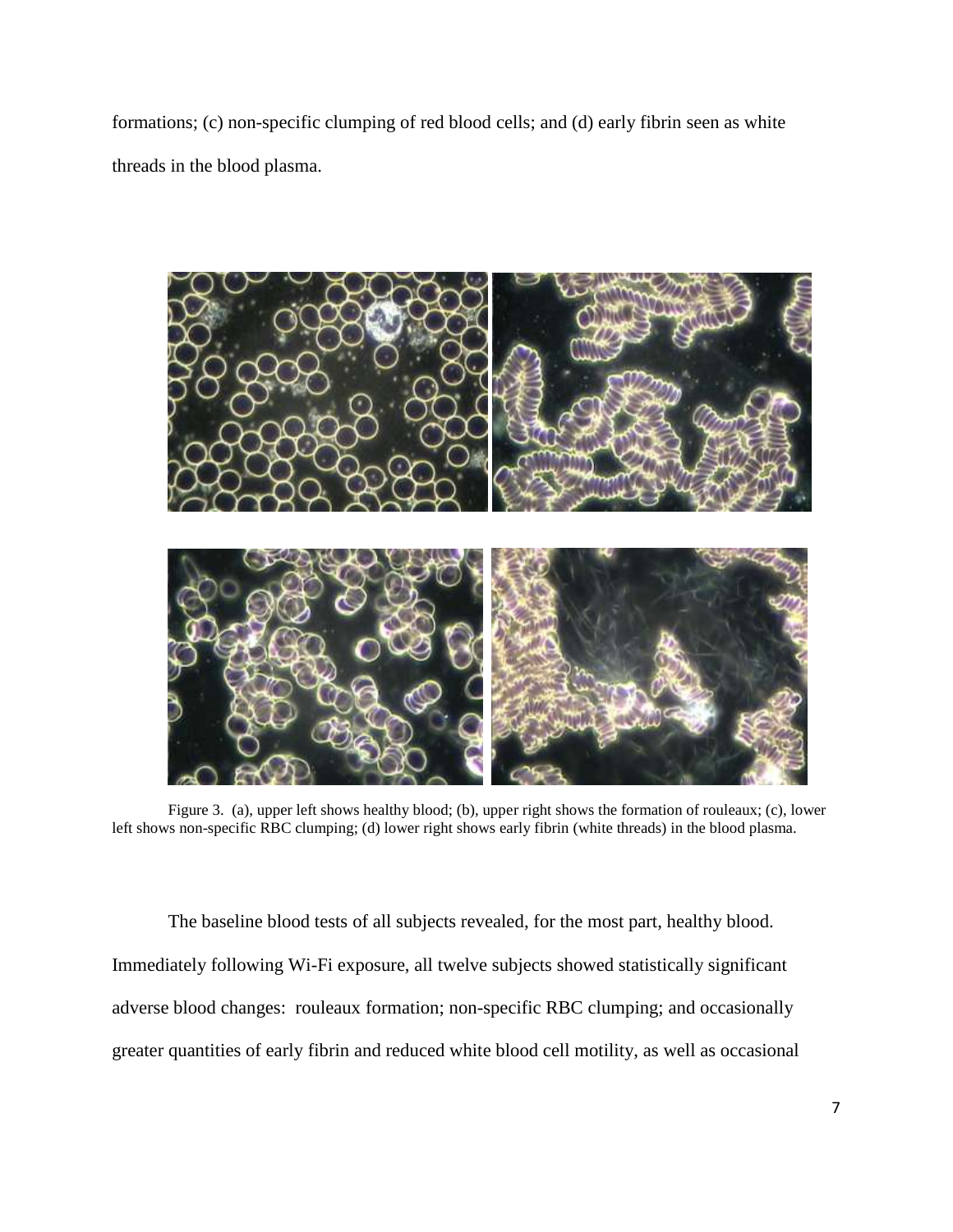RBC membrane shape distortions, from round cells to misshapen forms. Figure 4 shows sample blood microphotographs for a female subject, age 66, at (a) baseline, (b) post-exposure, and (c) post-exposure while using the Quantum Bloc.



Figure 4. Blood of female subject, 66, at (a) baseline, upper left; (b) post-exposure, upper right; and (c) post-exposure, bottom, with Quantum Bloc.

Using t-tests, no statistical differences were found between the mean values of blood factors for baseline of the sham compared to baseline of the Quantum Bloc, or for the postexposure condition for the sham compared to post-exposure condition of the Quantum Bloc. However, the mean values for baselines and post-exposures showed statistically significant differences for the five blood factors: rouleaux ( $p = 9 \times 10^{-13}$ ); non-specific aggregates ( $p = 5 \times 10^{-13}$ )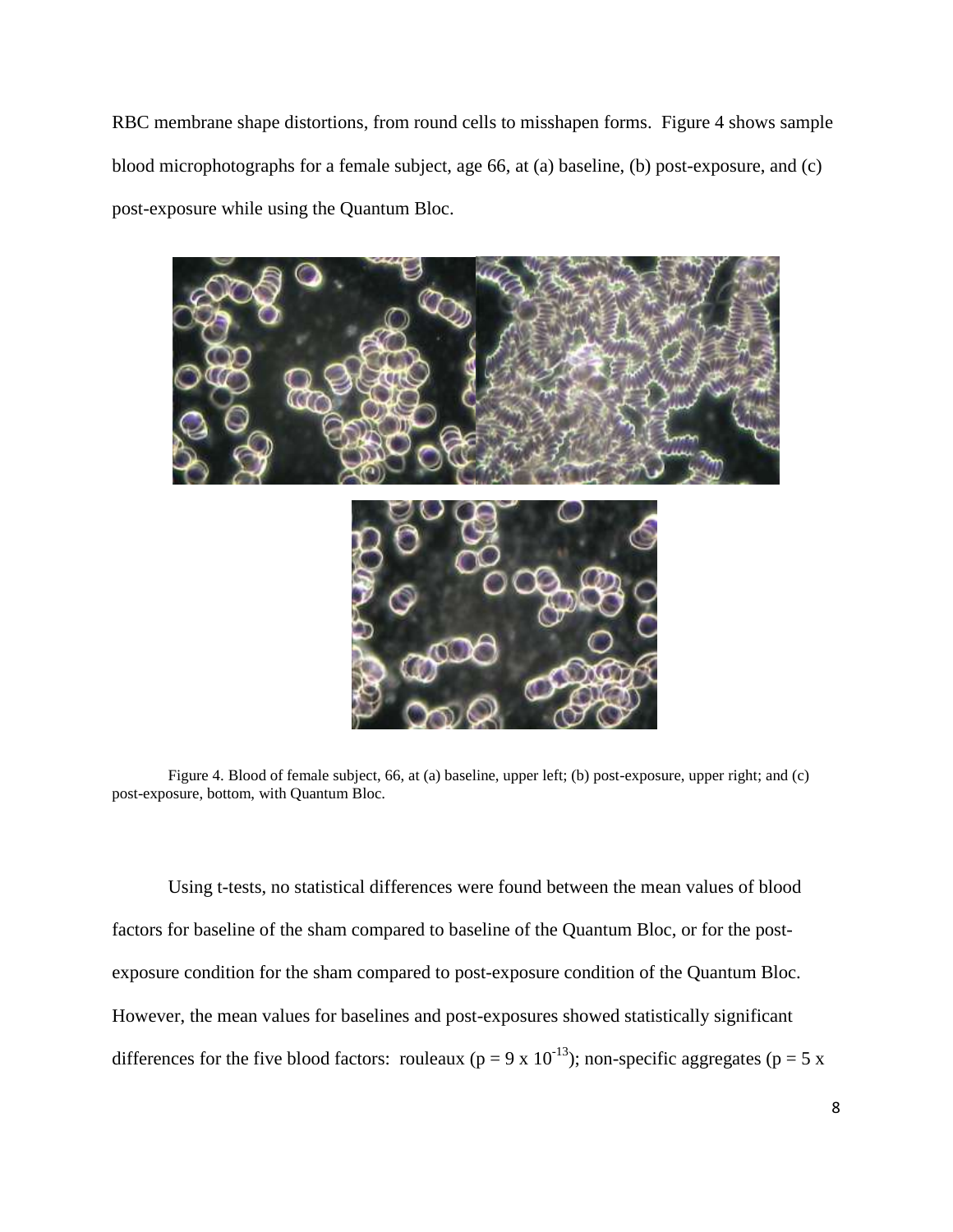$10^{-12}$ ); WBC motility (p = 0.002); early fibrin (p = 0.001), and cell membrane distortions (shape changes) ( $p = 0.003$ ). Figure 5 compares the mean relative values of blood factors for the baseline and post-exposure (10 minutes) conditions.



Figure 5. Comparison of blood parameters for baseline (no exposure) vs. post-exposure. Rouleaux = roll formations of red blood cells; Aggreg = generalized non-specific clumping of red blood cells; WBC mot = relative motility (movement) of white blood cells; Fibrin = appearance of early fibrin; and Memb Dist = red blood cell shape changes and distortion

Table 1 shows the mean values of the assessed blood factors for all conditions—baseline, post-exposure, and post-exposure with the devices (sham or Quantum Bloc). P-values were calculated to show whether either device changed the blood factors significantly compared to post-exposure. The blood improved significantly when the sham was used, in terms of reduced rouleaux, non-specific RBC aggregates, reduced fibrin, and WBC motility. Use of the Quantum Bloc showed greater improvements in terms of the mean values of reduced rouleaux, non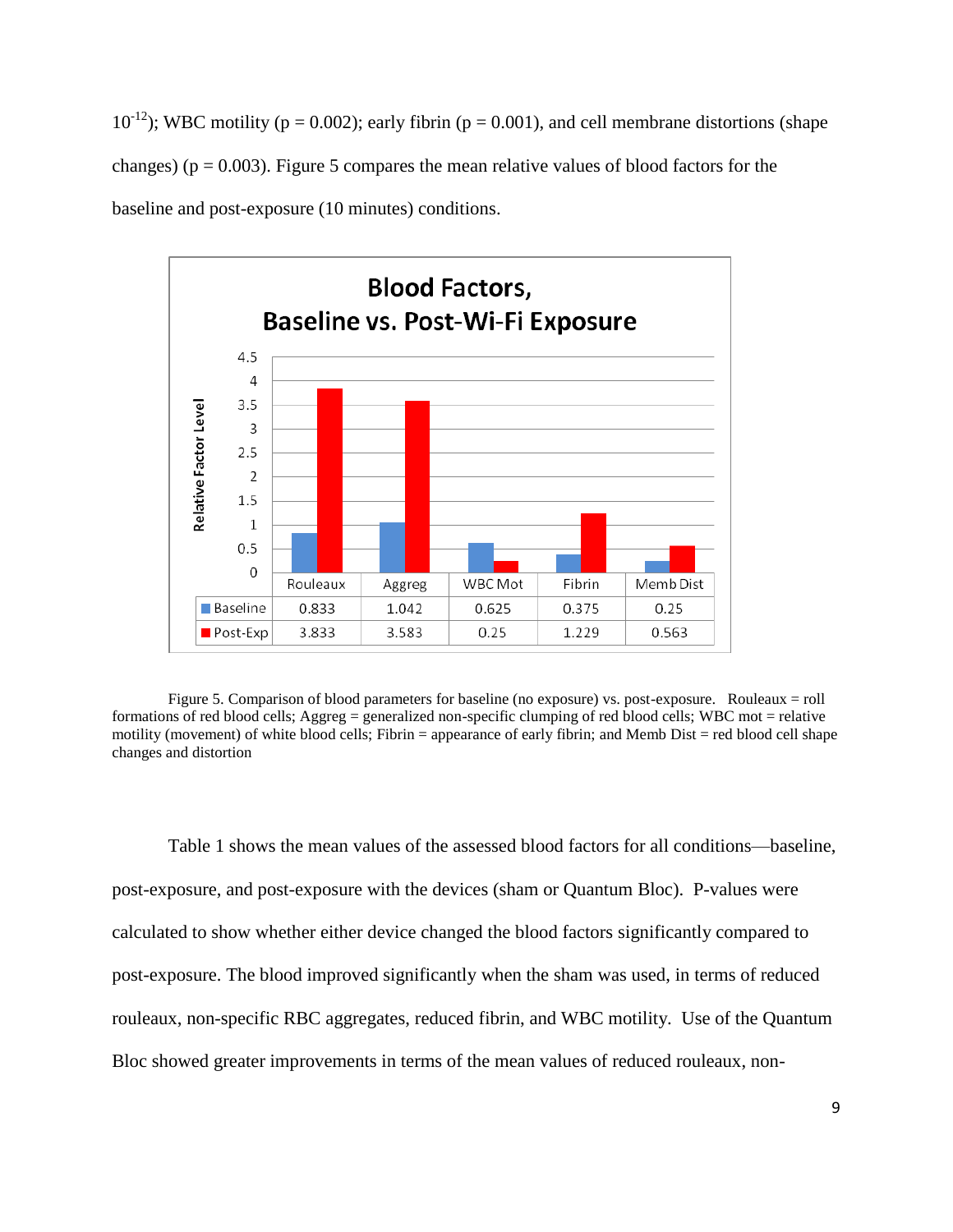specific RBC aggregates, reduced fibrin, and reduced membrane disturbances, while it also increased WBC motility. The much smaller p-values obtained for Quantum Bloc indicate much greater statistically significant differences compared to the sham in beneficial effects.

| <b>Blood Parameter Mean Values for Sham vs. Quantum Bloc</b> |                 |       |           |                     |                 |       |         |                      |  |  |
|--------------------------------------------------------------|-----------------|-------|-----------|---------------------|-----------------|-------|---------|----------------------|--|--|
|                                                              | <b>Sham</b>     |       |           | <b>Quantum Bloc</b> |                 |       |         |                      |  |  |
|                                                              | Post-           |       | P-        |                     |                 | Post- |         |                      |  |  |
|                                                              | <b>Baseline</b> | exp   | Post-sham | value               | <b>Baseline</b> | exp   | Post-QB | P-value              |  |  |
| Rouleaux                                                     | 0.875           | 3.917 | 2.542     | 0.0006              | 0.791           | 3.75  | 0.5     | $3.4 \times 10^{-8}$ |  |  |
| Aggreg                                                       | 1               | 3.833 | 2.667     | 0.001               | 1.083           | 3.333 | 0.792   | $4.5 \times 10^{-5}$ |  |  |
| Fibrin                                                       | 0.375           | 1.333 | 0.792     | 0.04                | 0.375           | 1.125 | 0.167   | 0.009                |  |  |
| WBC mot                                                      | 0.708           | 0.25  | 0.667     | 0.017               | 0.542           | 0.25  | 1.708   | 0.0006               |  |  |
| Memb dist                                                    | 0.25            | 0.708 | 0.667     | 0.445               | 0.25            | 0.417 | 0.25    | 0.11                 |  |  |

Table 1. Mean values of all 12 subjects for baseline (pre-exposure), post-exposure, and post-exposures using devices (sham and Quantum Bloc, QB). Here the p-values test for significant differences between postexposure and post-device condition. Rouleaux = roll formations of red blood cells; Aggreg = generalized nonspecific clumping of red blood cells; WBC mot = relative motility (movement) of white blood cells; Fibrin = appearance of early fibrin; and Memb  $Dist = red$  blood cell shapechanges and distortions.

Figure 6 shows how the blood factors change from Wi-Fi exposure to Wi-Fi exposure

with use of Quantum Bloc.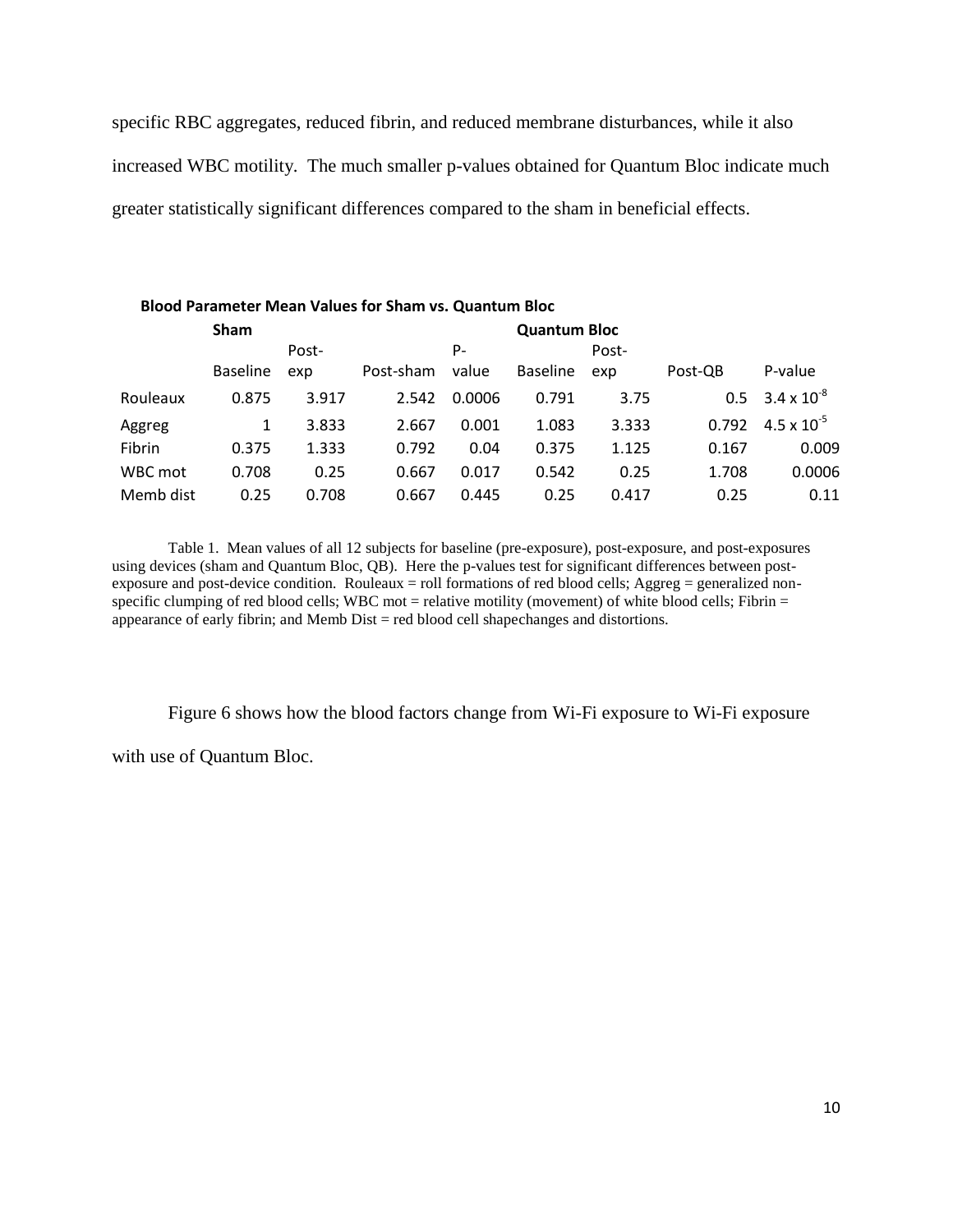

Figure 6. Comparison of blood parameters post-Wi-Fi exposure with Post-Wi-Fi exposure using Quantum Bloc (QB). Rouleaux = roll formations of red blood cells; Aggreg = generalized non-specific clumping of red blood cells; Fibrin = appearance of early fibrin; WBC mot = relative motility (movement) of white blood cells; and Memb Dist = RBC changes and distortions

The comparison of sham and Quantum Bloc devices for the Wi-Fi exposure condition is shown in Figure 7. This is the critical test of the Quantum Bloc compared to sham. The average values for all 12 subjects in the sham and active device condition are shown. Paired t-tests were done to look for statistical significance between any effects of the sham compared to Quantum Bloc. Significant changes in four blood factors for use of Quantum Bloc compared to sham were found: (1) reduced rouleax formation ( $p = 0.0004$ ); (2) reduced generalized red blood cell aggregation ( $p = 0.001$ ); (3) increased white blood cell motility ( $p = 0.003$ ); and reduced early fibrin ( $p = 0.04$ ).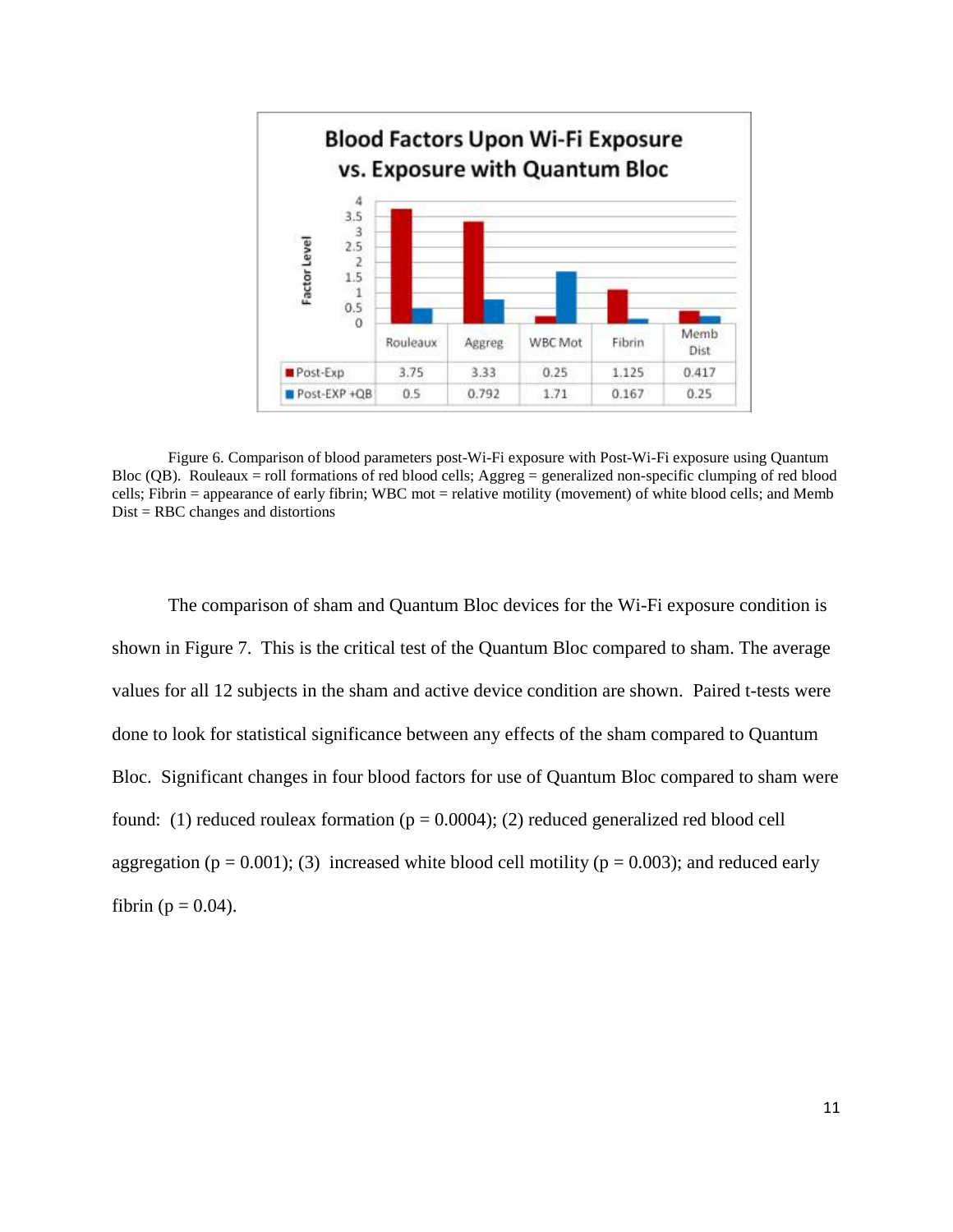

Figure 7: Comparison of blood parameters following Wi-Fi exposure with sham and active device (Quantum Bloc). Rouleaux = roll formations of red blood cells; Aggreg = generalized non-specific clumping of red blood cells; Fibrin = appearance of early fibrin; WBC mot = relative motility (movement) of white blood cells.

Finally, we tested whether the blood factor values following use of the Quantum Bloc were improved over the baseline values. Table 2 shows this comparison for the mean values of all 12 subjects. Only WBC motility was significantly improved by Quantum Bloc compared to baseline ( $p = 0.0018$ ); the other changes in parameters were statistically insignificant since  $p >$ 0.05.

| <b>Mean Values of Blood Factors for</b>  |                 |       |          |  |  |  |  |  |  |
|------------------------------------------|-----------------|-------|----------|--|--|--|--|--|--|
| <b>Baseline Compared to Quantum Bloc</b> |                 |       |          |  |  |  |  |  |  |
|                                          | <b>Baseline</b> | OΒ    | P-values |  |  |  |  |  |  |
| Rouleaux                                 | 0.792           | 0.5   | 0.221478 |  |  |  |  |  |  |
| Aggreg                                   | 1.083           | 0.964 | 0.218298 |  |  |  |  |  |  |
| Fibrin                                   | 0.375           | 0.167 | 0.068602 |  |  |  |  |  |  |
| <b>WBC Mot</b>                           | 0.542           | 1.708 | 0.001769 |  |  |  |  |  |  |
| Memb                                     |                 |       |          |  |  |  |  |  |  |
| Dist                                     | 0.25            | N.25  | 0.5      |  |  |  |  |  |  |

Table 2. Mean values for all 12 subjects for baseline (pre-exposure and post-exposures using Quantum Bloc, QB. Here the p-values test for significant differences between baseline and post-device condition. Rouleaux  $=$  roll formations of red blood cells; Aggreg  $=$  generalized non-specific clumping of red blood cells; WBC mot  $=$ relative motility (movement) of white blood cells; Fibrin = appearance of early fibrin; and Memb Dist = red blood cell shape changes and distortions.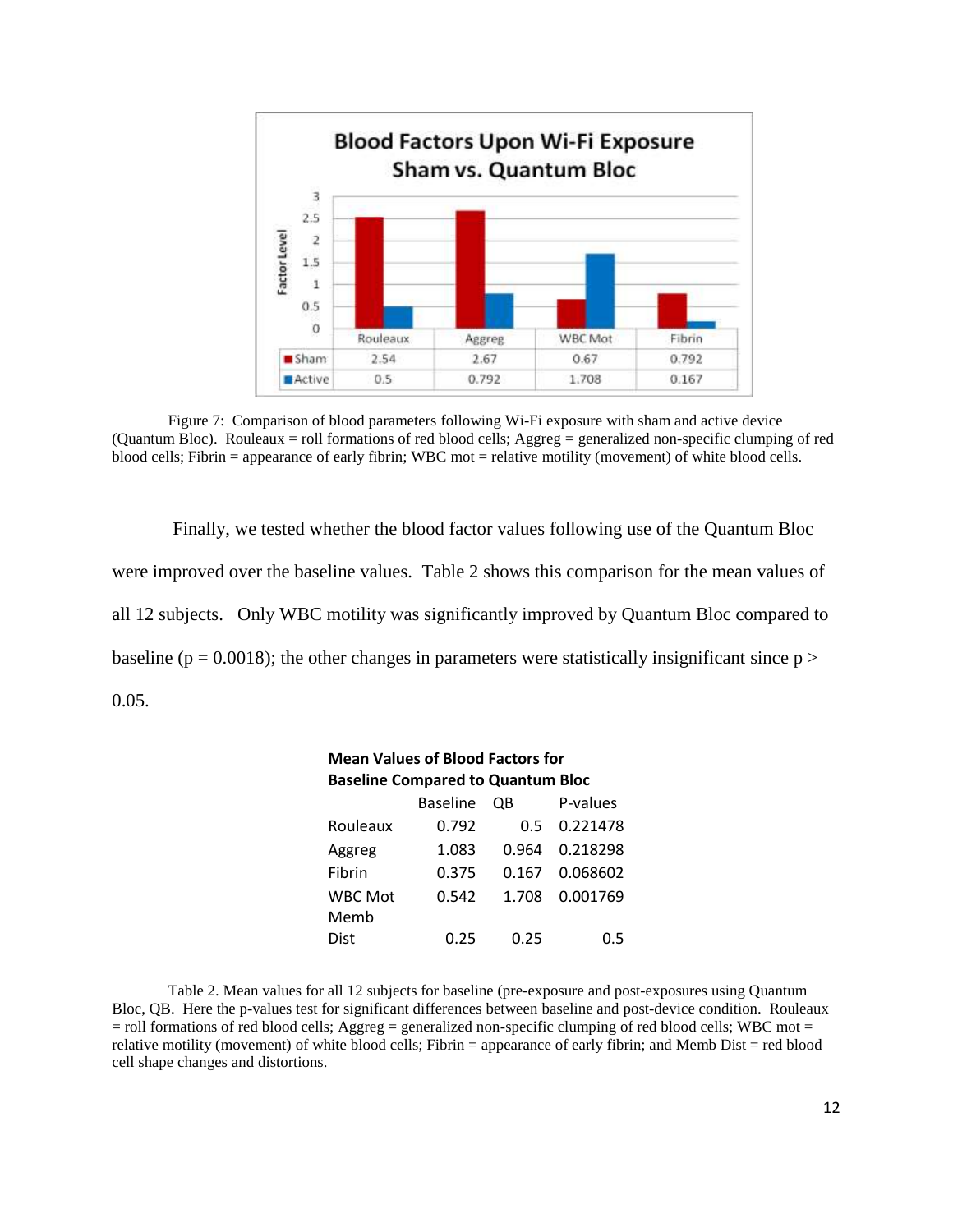## CONCLUSIONS AND DISCUSSION

Results show readily observable, substantial changes in blood morphology from shortterm exposure to moderate levels of Wi-Fi radiation exposure in all 12 human subjects. RBC aggregations, early fibrin, reduced WBC motility, and RBC membrane shape changes were observed in live blood samples of subjects following 10 minutes of exposure to microwave radiation, and all changes were statistically significant. This confirms that adverse changes in the blood are definitive after 10 minutes of human exposure to Wi-Fi from an idle router.

The Quantum Bloc impacted the blood of all 12 subjects positively. Furthermore, it positively impacted all adverse effects of the radiation on the blood that can be readily seen under an optical microscope. Quantum Bloc showed a protective effect over the sham in reducing the formation of aggregates of RBCs and early fibrin formation. This is important because RBC aggregation and early fibrin are involved in blood clotting and are considered risk factors for cardiovascular disease. In addition, Quantum Bloc increased WBC motility compared to sham and baseline values, suggesting a positive influence on the immune response. This could be followed up with more sophisticated immunological studies.

The sham appears to have a small protective effect as well, and most of the mean blood changes of sham with exposure were statistically significant over the post-exposure condition. Such changes may be due to a relaxation effect when sitting with hands extended in the sham device, and/or the placebo effect or "biology of belief," such that a protective effect may result from use of such a device. It is also unclear how long the blood remains disturbed following short-term Wi-Fi exposure. We suspect that the observed blood changes may be reversible.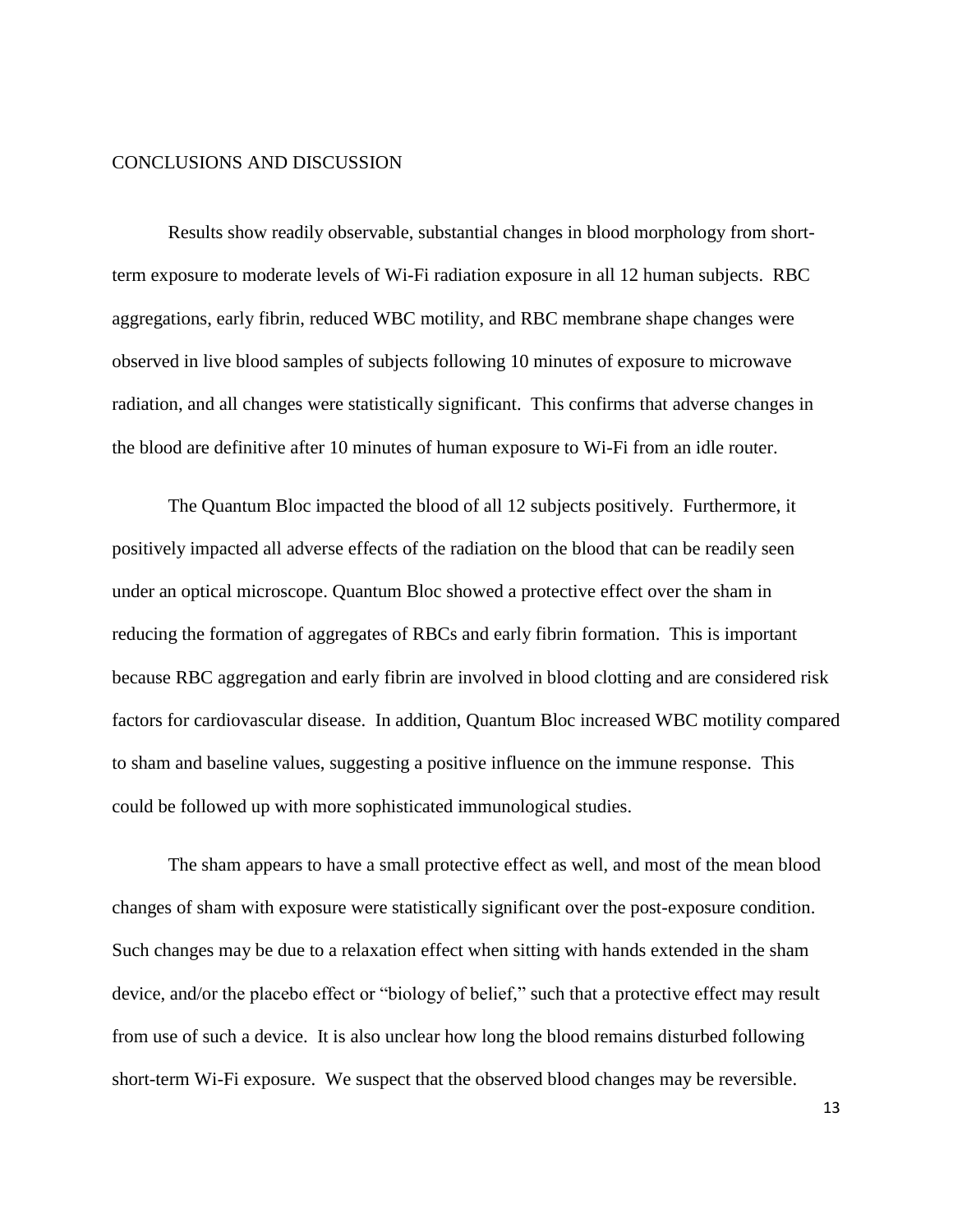Persons exposed may possibly adapt to the stressor over time. However, there is no evidence in the scientific literature of any reversibility, recovery time, or adaptation response. Nonetheless, from the results obtained in this study, it is clear that Quantum Bloc produced more, beneficial, statistically significant changes compared to the sham, indicating a robust protective effect.

 This study has important strengths and some limitations. It was a single-blinded, randomized, sham-controlled, microwave exposure-controlled study. Subject fasting was also controlled, as was the time of day when subjects each came to the laboratory for their sessions. An unbiased method of photographing the samples near the center of the blood specimen was used. The researcher has many years of experience in blood microphotography and developed a Likert scale to reliably score blood factors using a well-trained eye. The blood changes recorded by microphotography are clear, objective, and visually compelling.

However, this is a small, short-term study with twelve subjects tested in two experimental sessions. Nonetheless, this study demonstrated a significant protective effect of the Quantum Bloc technology on the blood following only a 10-minute exposure. Larger studies with more subjects, multiple exposures with different or additional EMF devices, and of longer duration of exposure could be done to extend these results. It could also be worthwhile conducting longterm studies in the real world in which humans are exposed to Wi-Fi and other microwave signals throughout the day from numerous communication devices including cell phones, wireless landline phones, computers, tablets, and smart electric meters, to see how the protective effects and benefits from this technology can be best extended and leveraged.